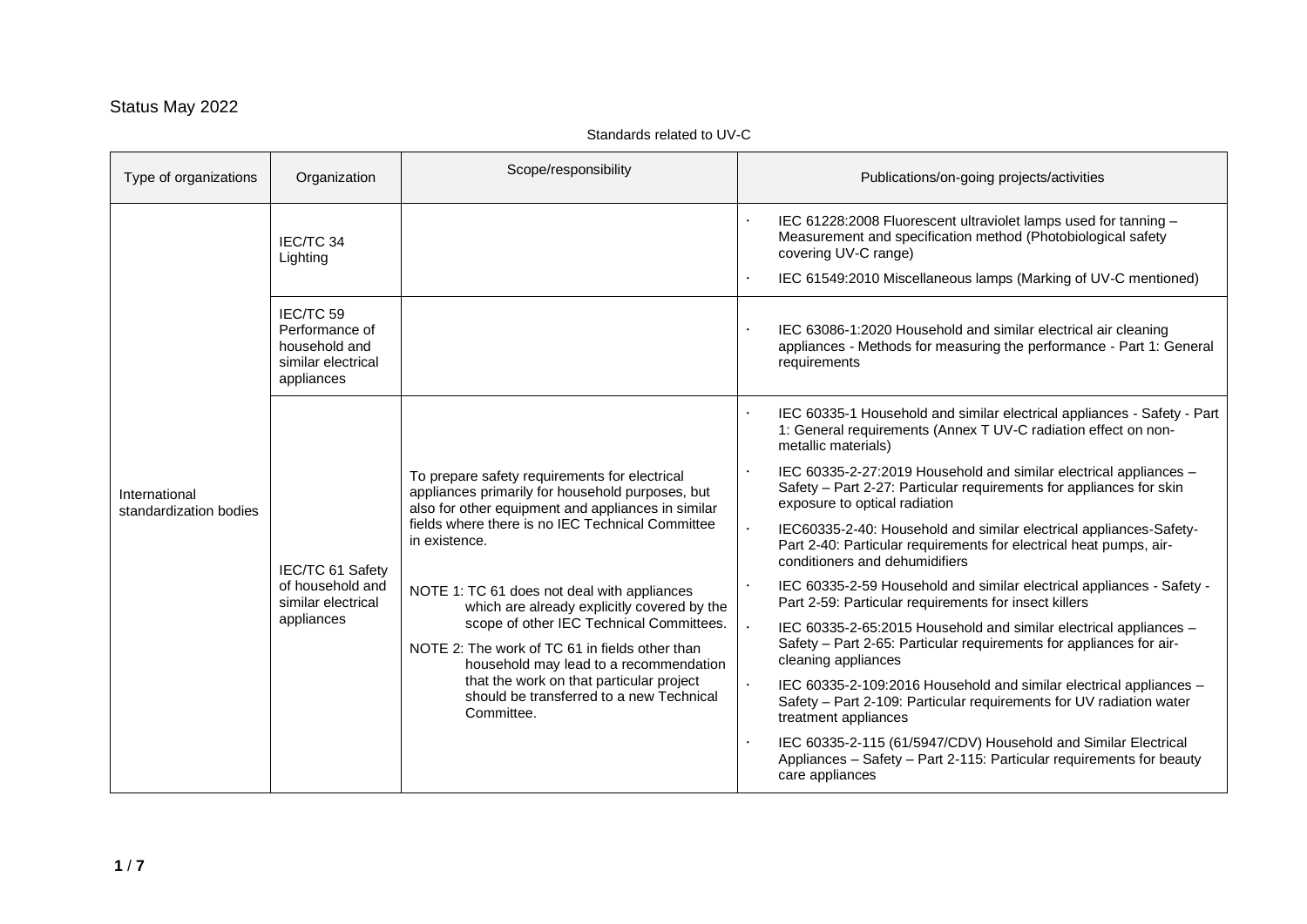| Type of organizations | Organization                                                                  | Scope/responsibility                                                                                                                                                                                                                                                                                                                                                                                                                                                                                                                                                                                                                                                                                                                                                                             | Publications/on-going projects/activities                                                                                                                                                                                                                                                                                                                                    |
|-----------------------|-------------------------------------------------------------------------------|--------------------------------------------------------------------------------------------------------------------------------------------------------------------------------------------------------------------------------------------------------------------------------------------------------------------------------------------------------------------------------------------------------------------------------------------------------------------------------------------------------------------------------------------------------------------------------------------------------------------------------------------------------------------------------------------------------------------------------------------------------------------------------------------------|------------------------------------------------------------------------------------------------------------------------------------------------------------------------------------------------------------------------------------------------------------------------------------------------------------------------------------------------------------------------------|
|                       | IEC/TC 62<br>Electrical<br>equipment in<br>medical practice                   | To prepare international standards and other<br>publications concerning electrical equipment,<br>electrical systems and software used in healthcare<br>and their effects on patients, operators, other<br>persons and the environment.<br>NOTE: This scope includes items that are also<br>within the scopes of other committees and<br>will be addressed through cooperation.<br>Attention will focus on safety and<br>performance (e.g. radiation protection,<br>data security, data integrity, data privacy<br>and environmental aspects) and will<br>contribute to regulatory frameworks.<br>Healthcare includes medical practice as<br>well as emergency medical services,<br>homecare, and support of persons with<br>disabilities in their daily lives (i.e. Ambient<br>Assisted Living). | IEC 60601-1-2: Medical electrical equipment - Part 1-2: General<br>requirements for basic safety and essential performance - Collateral<br>Standard: Electromagnetic disturbances - Requirements and tests                                                                                                                                                                   |
|                       | IEC/TC 76 Optical<br>radiation safety<br>and laser<br>equipment<br>IEC/TC108: | To prepare international standards for equipment<br>(including systems) incorporating lasers (and light<br>emitting diodes) or intended only for use with<br>lasers, including those factors introduced by the<br>use of lasers which are needed to characterize<br>equipment and/or which are essential to safe use.<br>The scope includes the preparation of standards<br>applying limits as determined by organizations such<br>as ICNIRP and CIE, to human exposure to optical<br>radiation (100 nm to 1 mm) from artificial sources.<br>Group Safety Function: Aspects of laser radiation<br>pertaining to human safety.<br>Standardization in the field of safety for audio/video                                                                                                          | IEC 62471:2006/ CIE S 009/E:2002 Photobiological safety of lamps<br>and lamp systems<br>$\ddot{\phantom{0}}$<br>IEC TR 62471-2:2009 Photobiological safety of lamps and lamp<br>systems - Part 2: Guidance on manufacturing requirements relating to<br>non-laser optical radiation safety<br>IEC 62471-6 (76/652/CD) Photobiological safety of ultraviolet lamp<br>products |
|                       | Safety of<br>electronic<br>equipment within<br>the field of                   | and similar technology, information technology and<br>communication technology equipment.                                                                                                                                                                                                                                                                                                                                                                                                                                                                                                                                                                                                                                                                                                        | IEC 62368-1: AUDIO/VIDEO, INFORMATION AND<br>COMMUNICATION TECHNOLOGY EQUIPMENT - Part 1: Safety<br>requirements                                                                                                                                                                                                                                                             |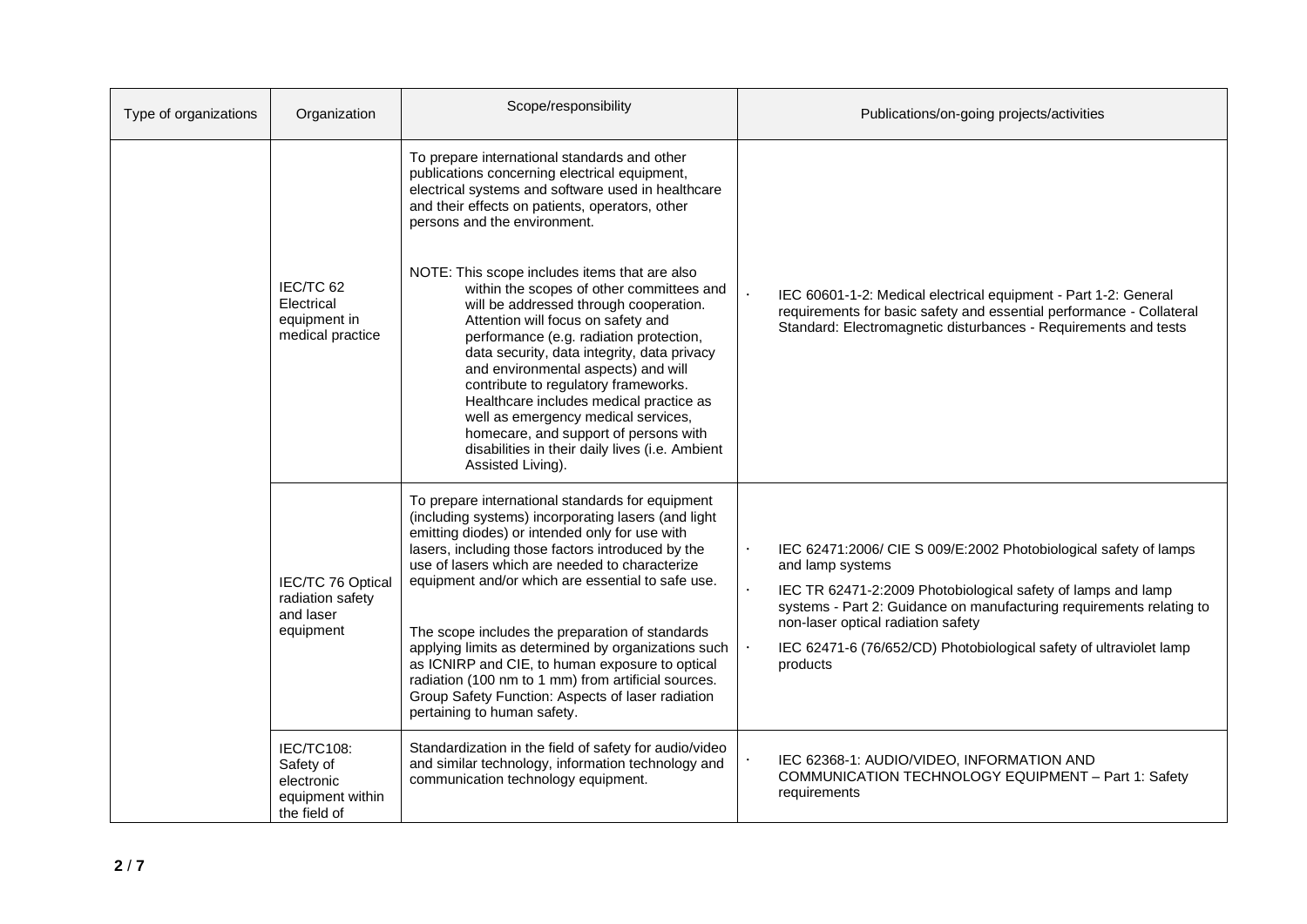| Type of organizations | Organization                                                                 | Scope/responsibility                                                                                                                                                                                                                                                                                                                                                                                                                                                                                                                                                                                                                                                                                                                                          |                        | Publications/on-going projects/activities                                                                                                                                                                   |
|-----------------------|------------------------------------------------------------------------------|---------------------------------------------------------------------------------------------------------------------------------------------------------------------------------------------------------------------------------------------------------------------------------------------------------------------------------------------------------------------------------------------------------------------------------------------------------------------------------------------------------------------------------------------------------------------------------------------------------------------------------------------------------------------------------------------------------------------------------------------------------------|------------------------|-------------------------------------------------------------------------------------------------------------------------------------------------------------------------------------------------------------|
|                       | audio/video,<br>information<br>technology and<br>communication<br>technology | Horizontal safety function: Methods of measuring<br>touch current and protective conductor current (IEC<br>60990) This includes, for various types of<br>equipment, methods of measurement of touch<br>current with regard to physiological effects and of<br>protective conductor current for installation<br>purposes. The methods of measurement consider<br>both normal conditions and certain fault conditions.<br>Safety of equipment electrically connected to a<br>telecommunication network (IEC 62151) Group<br>safety function: Audio, video and similar electronic<br>apparatus - Safety requirements (IEC 60065)<br>Audio/video, information and communication<br>technology equipment - Safety - Part 3: Remote<br>power feeding (IEC 62368-3). |                        |                                                                                                                                                                                                             |
|                       |                                                                              |                                                                                                                                                                                                                                                                                                                                                                                                                                                                                                                                                                                                                                                                                                                                                               | $\bullet$<br>$\bullet$ | ISO 17166/CIE S 007:1999 Erythema reference action spectrum and<br>standard erythema dose (GB/T 21005-2007)<br>CIE 098-1992 Personal dosimetry of UV radiation<br>CIE 155:2003 Ultraviolet air disinfection |
|                       |                                                                              |                                                                                                                                                                                                                                                                                                                                                                                                                                                                                                                                                                                                                                                                                                                                                               |                        | CIE 172:2006 UV protection and clothing.<br>CIE 181:2007 Hand protection by disposable gloves against<br>occupational UV exposure                                                                           |
|                       |                                                                              |                                                                                                                                                                                                                                                                                                                                                                                                                                                                                                                                                                                                                                                                                                                                                               | $\cdot$                | CIE 187:2010 UV-C photocarcinogensis risks from germicidal lamps                                                                                                                                            |
|                       | <b>CIE Illumination</b>                                                      |                                                                                                                                                                                                                                                                                                                                                                                                                                                                                                                                                                                                                                                                                                                                                               |                        | CIE 220:2016 Characterization and Calibration Methods of UV<br>Radiometers                                                                                                                                  |
|                       |                                                                              |                                                                                                                                                                                                                                                                                                                                                                                                                                                                                                                                                                                                                                                                                                                                                               |                        | CIE 201:2011 Recommendations on Minimum Levels of Solar UV<br>Exposure                                                                                                                                      |
|                       |                                                                              |                                                                                                                                                                                                                                                                                                                                                                                                                                                                                                                                                                                                                                                                                                                                                               |                        | CIE 207:2014 Sensitivity of Human Skin to Ultraviolet Radiation,<br>Expressed as Minimal Erythema Dose (MED)                                                                                                |
|                       |                                                                              |                                                                                                                                                                                                                                                                                                                                                                                                                                                                                                                                                                                                                                                                                                                                                               |                        | CIE 209:2014 Rationalizing Nomenclature for UV Doses and Effects on<br><b>Humans</b>                                                                                                                        |
|                       |                                                                              |                                                                                                                                                                                                                                                                                                                                                                                                                                                                                                                                                                                                                                                                                                                                                               |                        | IEC 62471:2006/ CIE S 009/E:2002 Photobiological safety of lamps<br>and lamp systems                                                                                                                        |
|                       |                                                                              |                                                                                                                                                                                                                                                                                                                                                                                                                                                                                                                                                                                                                                                                                                                                                               |                        | ISO/CIE 28077:2016(E) Photocarcinogenesis action spectrum (non-<br>melanoma skin cancers)                                                                                                                   |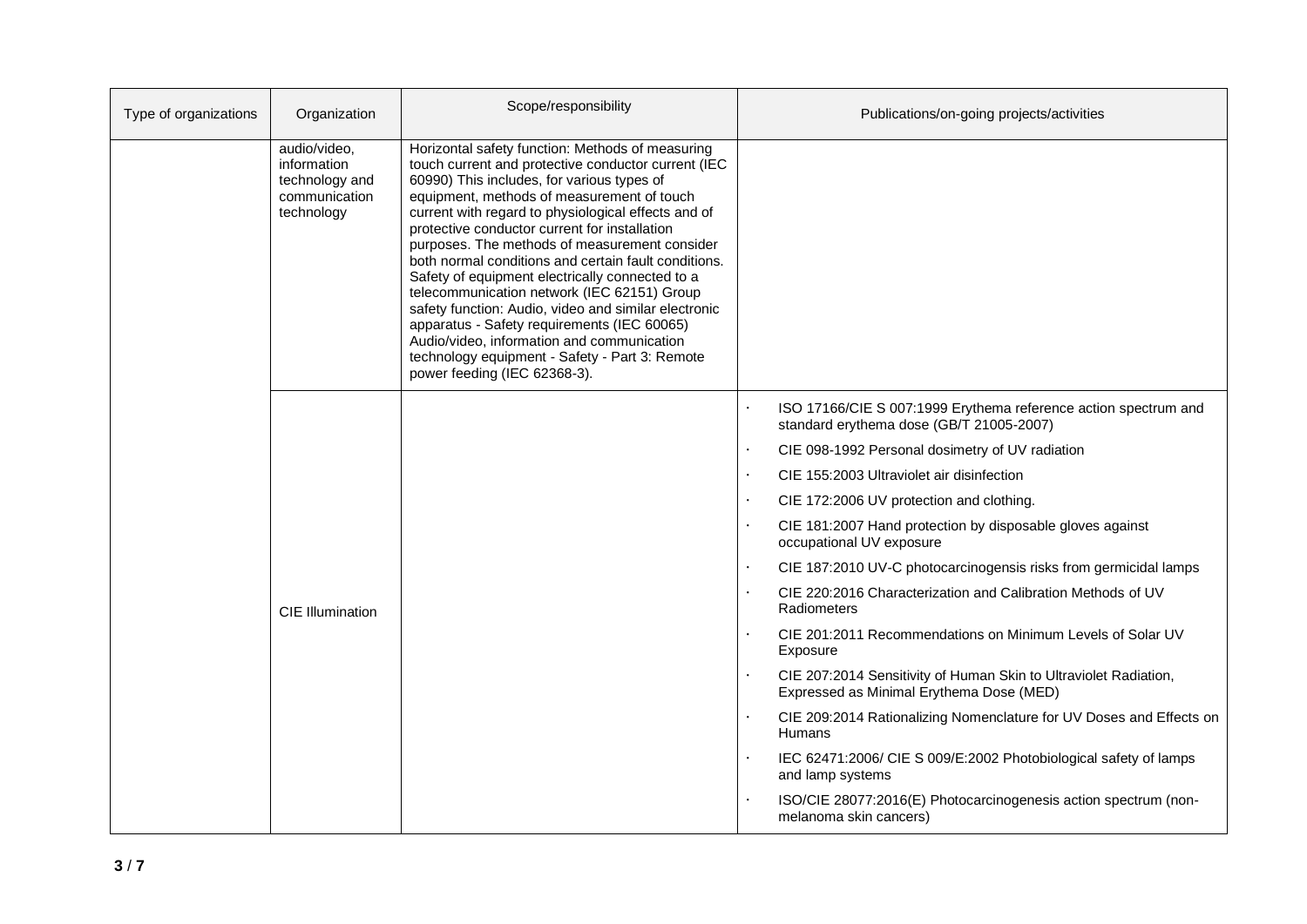| Type of organizations | Organization                                                           | Scope/responsibility                                                                    | Publications/on-going projects/activities                                                                                                                                                              |
|-----------------------|------------------------------------------------------------------------|-----------------------------------------------------------------------------------------|--------------------------------------------------------------------------------------------------------------------------------------------------------------------------------------------------------|
|                       |                                                                        |                                                                                         | CIE D6-52 CIE guide for the Measurement of Upper Air Ultraviolet<br>Germicidal Irradiation Luminaires using Low Pressure Germicidal UV-C<br>Lamps                                                      |
|                       |                                                                        |                                                                                         | CIE Position Statement - UV radiation (2020)<br>(http://cie.co.at/publications/cie-position-statement-use-ultraviolet-uv-<br>radiation-manage-risk-covid-19-transmission)                              |
|                       |                                                                        |                                                                                         | CIE 247:2021 Guide for the gonioradiometric measurement of upper<br>air ultravioled germicidial irradiation luminiaires                                                                                |
|                       | ISO/TC94/SC6<br>Eye and face<br>protection                             |                                                                                         | ISO 12609-2:2013 Eyewear for protection against intense light sources<br>used on humans and animals for cosmetic and medical applications -<br>Part 2: Guidance for use                                |
|                       | <b>ISO/TC 142</b><br>Cleaning<br>equipment for airs<br>and other gases |                                                                                         | ISO 15858:2016 UV-C Devices - Safety information - Permissible<br>human exposure                                                                                                                       |
|                       |                                                                        |                                                                                         | ISO 15714:2019 Method of evaluating the UV dose to airborne<br>microorganisms transiting in-duct ultraviolet germicidal irradiation<br>devices                                                         |
|                       |                                                                        |                                                                                         | ISO 15727:2020 UV-C devices - Measurement of the output of a UV-<br>C lamp                                                                                                                             |
|                       | ISO/TC172/SC9                                                          |                                                                                         | ISO 11151-1: Lasers and laser-related equipment - Standard optical<br>components - Part 1: Components for the UV, visible and near-<br>infrared spectral ranges                                        |
|                       | ISO/TC198                                                              | Standardization of processes and equipment for<br>sterilization of health care products | ISO 11137-1: Sterilization of health care products - Radiation - Part 1:<br>Requirements for development, validation and routine control of a<br>sterilization process for medical devices (TC198 WG2) |
|                       |                                                                        |                                                                                         | ISO 11137-2: Sterilization of health care products - Radiation - Part 2:<br>Establishing the sterilization dose (TC198 WG2)                                                                            |
|                       |                                                                        |                                                                                         | ISO 11137-3: Sterilization of health care products - Radiation - Part 3:<br>Guidance on dosimetric aspects of development, validation and routine<br>control (TC198 WG2)                               |
|                       |                                                                        |                                                                                         | ISO/TS 11137-4: Sterilization of health care products - Radiation - Part<br>4: Guidance on process control (TC198 WG2)                                                                                 |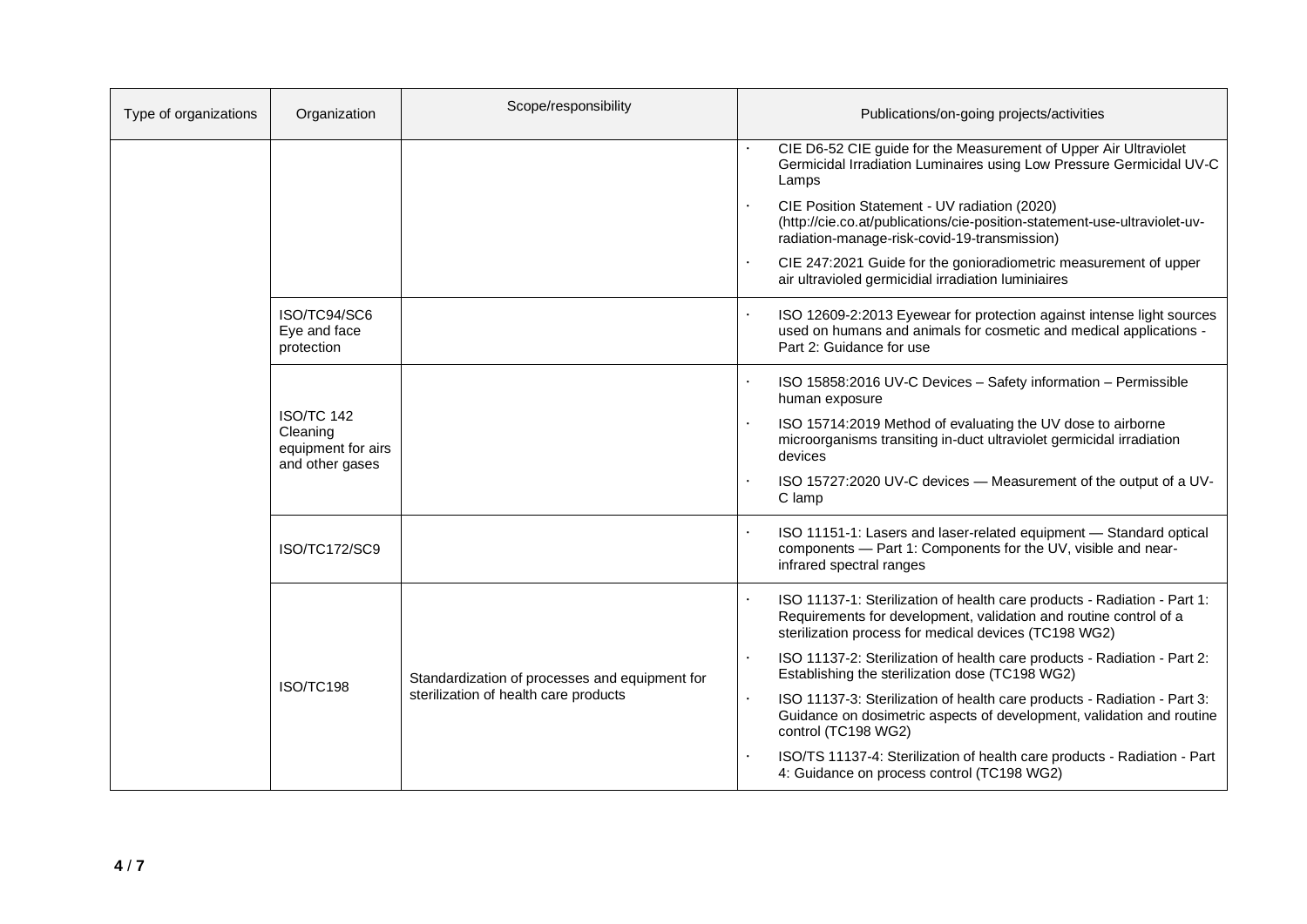| Type of organizations                 | Organization  | Scope/responsibility | Publications/on-going projects/activities                                                                                                                                                                                                                                                                                                                                                                                                                                                                                                                                                                                                                                                                                                                                                                                                         |
|---------------------------------------|---------------|----------------------|---------------------------------------------------------------------------------------------------------------------------------------------------------------------------------------------------------------------------------------------------------------------------------------------------------------------------------------------------------------------------------------------------------------------------------------------------------------------------------------------------------------------------------------------------------------------------------------------------------------------------------------------------------------------------------------------------------------------------------------------------------------------------------------------------------------------------------------------------|
|                                       | ISO/TC210     |                      | ISO 13485: Medical devices - Quality management systems -<br>Requirements for regulatory purposes                                                                                                                                                                                                                                                                                                                                                                                                                                                                                                                                                                                                                                                                                                                                                 |
|                                       | ISO/TC282/SC3 |                      | ISO/FDIS 20468-4 Guidelines for performance evaluation of treatment<br>$\bullet$<br>technologies for water reuse systems -Part 4: UV Disinfection                                                                                                                                                                                                                                                                                                                                                                                                                                                                                                                                                                                                                                                                                                 |
| Other type of<br>international bodies | <b>ICNIRP</b> |                      | ICNIRP 2004 Guidelines on limits of exposure to UV radiation of<br>wavelengths between 180 nm and 400 nm (incoherent optical<br>radiation)<br>ICNIRP 14/2007 Protecting workers from ultraviolet radiation<br>ICNIRP 2010 ICNIRP Statement on protection of workers against UV<br>$\cdot$                                                                                                                                                                                                                                                                                                                                                                                                                                                                                                                                                         |
|                                       | <b>IUVA</b>   |                      | radiation<br>Protocol for the Determination of Fluence (UV Dose) Using A Low-<br>Pressure or Low-Pressure High-Output UV Lamp in Bench-Scale<br><b>Collimated Beam Ultraviolet Experiments</b><br>Method for the Measurement of the Output of Monochromatic (254 nm)<br>Low-Pressure UV Lamps<br>Fluence (UV Dose) Required to Achieve Incremental Log Inactivation<br>of Bacteria, Protozoa, Viruses and Algae                                                                                                                                                                                                                                                                                                                                                                                                                                   |
| Regional and national<br>bodies       | EU            |                      | Uniform Protocol for Wastewater UV Validation Applications<br>EN 14255-1:2005 Measurement and assessment of personal<br>exposures to incoherent optical radiation - Part 1: Ultraviolet radiation<br>emitted by artificial sources in the workplace<br>EN 14255-4:2006 - Measurement and assessment of personal<br>exposures to incoherent optical radiation - Part 4: Terminology and<br>quantities used in UV-, visible and IR-exposure measurements<br>EN 62471:2008 (IEC 62471:2006/CIE S)<br>$\cdot$<br>DIRECTIVE 2006/25/EC, on the minimum health and safety<br>requirements regarding the exposure of workers to risks arising from<br>physical agents<br>DIRECTIVE 2006/25/EC on the minimum health and safety<br>requirements regarding the exposure of workers to risks arising from<br>physical agents (artificial optical radiation) |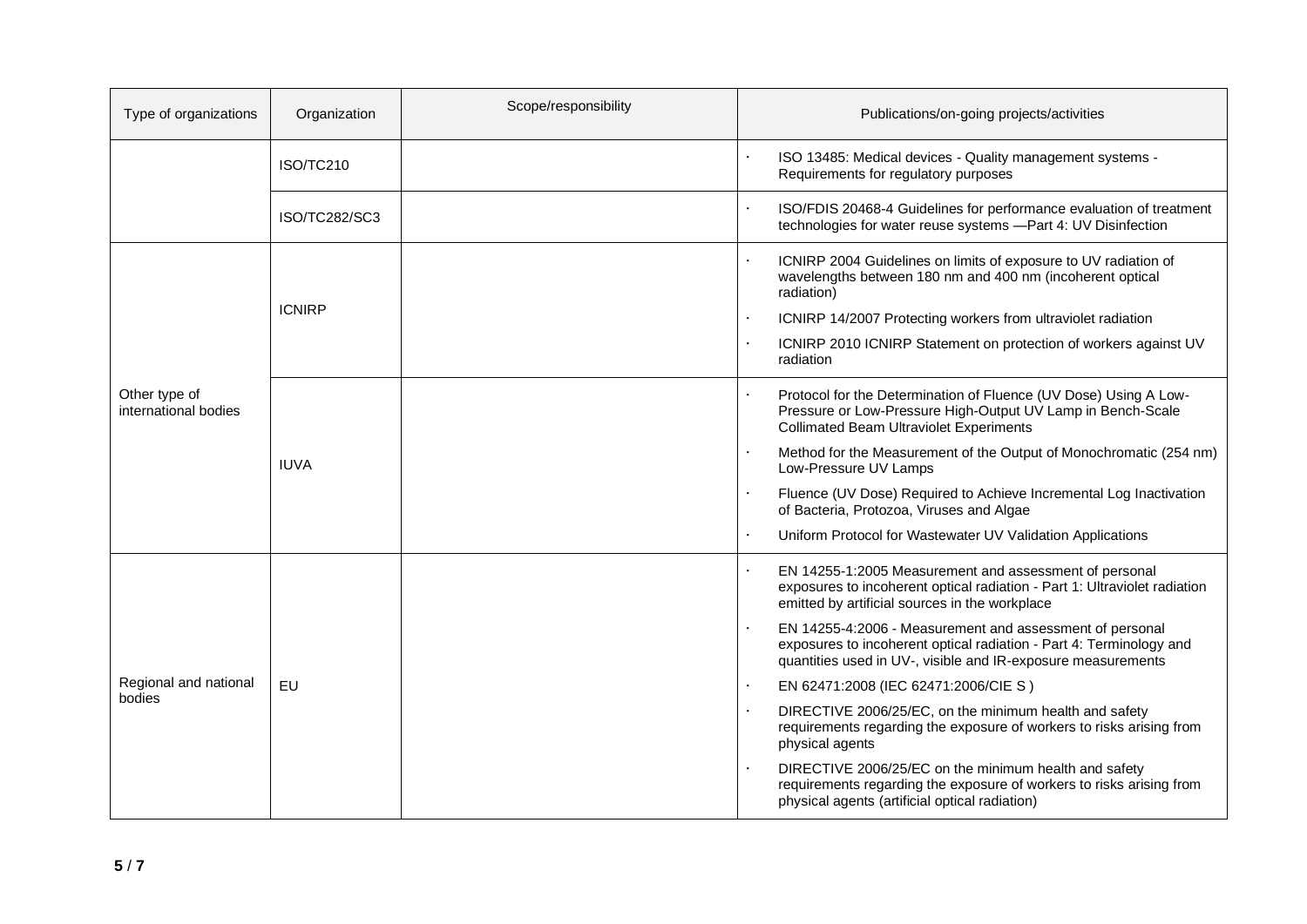| Type of organizations | Organization | Scope/responsibility | Publications/on-going projects/activities                                                                                                                                                                    |
|-----------------------|--------------|----------------------|--------------------------------------------------------------------------------------------------------------------------------------------------------------------------------------------------------------|
|                       |              |                      | DIRECTIVE 2014/35/EU on the harmonisation of the laws of the<br>Member States relating to the making available on the market of<br>electrical equipment designed for use within certain voltage limits4      |
|                       |              |                      | DIRECTIVE 2001/95/EU on general product safety<br>$\bullet$                                                                                                                                                  |
|                       |              |                      | Lighting Europe Position Paper (2020-9-14) Lighting Europe Position<br>$\cdot$<br>Paper on the benefits of using UV-C disinfection to combat COVID-19                                                        |
|                       |              |                      | DIN 19294-1 Devices for the disinfection of water using ultraviolet<br>radiation - Part 1: Devices equipped with UV low pressure lamps -<br>Requirements and testing                                         |
|                       | DE           |                      | DIN 19294-3 Devices for the disinfection of water using ultraviolet<br>$\cdot$<br>radiation - Part 3: Reference radiometers for devices equipped with UV<br>low pressure lamps - Requirements and testing    |
|                       | US           |                      | NSF/ANSI 55-2002 Ultraviolet microbiological water treatment systems<br>$\bullet$                                                                                                                            |
|                       |              |                      | UL 1598 CRD (UL. Certification requirement decision)                                                                                                                                                         |
|                       |              |                      | EPA Ultraviolet disinfection guidance manual for the final long term 2<br>$\bullet$<br>enhanced surface water treatment rule (2006), ("UV Disinfection<br>Guidance Manual for the Final LT2ESWTR" for short) |
|                       |              |                      | ACGIH Threshold Limit Values (TLVs) and Biological Exposure Indices<br>$\bullet$<br>(BEIs)                                                                                                                   |
|                       |              |                      | IES Committee Report CR-2-20-V1 (2020-4-15) Germicidal Ultraviolet<br>(GUV) - Frequently Asked Questions<br>(https://www.ies.org/standards/committee-reports/)                                               |
|                       |              |                      | NEMA GD 4-2020 Version 1 (2020-5-13) COVID-19 Cleaning and<br>$\bullet$<br>Disinfecting Guidance for Electrical Equipment                                                                                    |
|                       |              |                      | ANSI/IES/IUVA LM-92-22 Approved Method: Optical and Electrical<br>Measurement of Ultraviolet LEDs                                                                                                            |
|                       | <b>CN</b>    |                      | GB/T 19258-2012 Ultraviolet germicidal lamp (low pressure UV-C<br>$\bullet$<br>lamp)                                                                                                                         |
|                       |              |                      | GB/T 28795-2012 Cold cathode ultraviolet germicidal lamp<br>$\bullet$                                                                                                                                        |
|                       |              |                      | GB 28235-2020 Hygienic requirements for ultraviolet appliance of<br>$\bullet$<br>disinfection                                                                                                                |